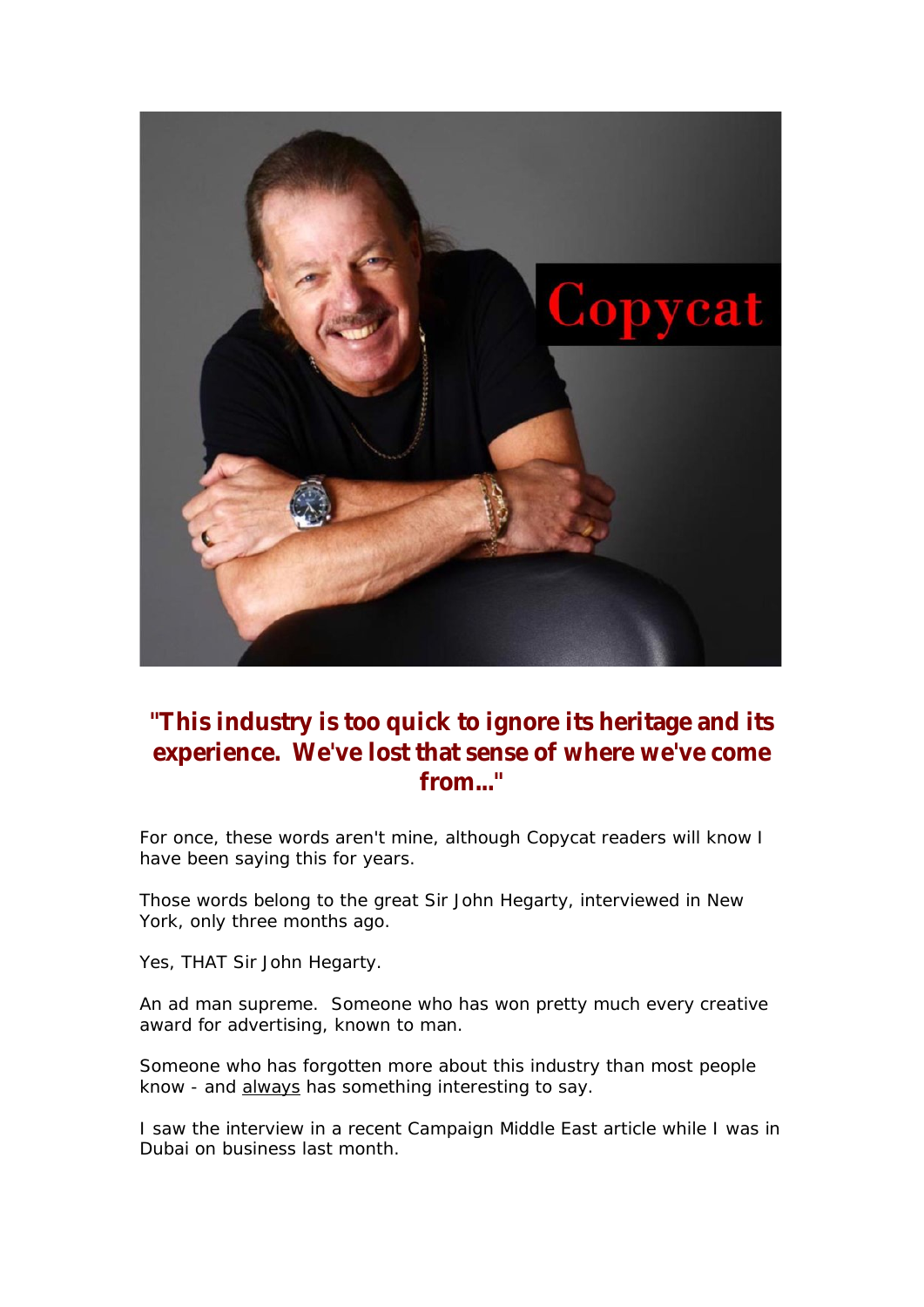In the article, Sir John maintained that heritage and experience really matters in this business - and by worshipping at the altar of youth, the industry will struggle to move forward.

He's spot on, of course. But I would go a lot further than that.

It's quite clear that the industry stopped moving forward ages ago. It has been going backwards for years and there seems no stopping that decline.

Knowledge and wisdom about the proven techniques of our business are seemingly non-existent these days. That's why we have wall-to-wall crap around us all the time.

(Wait until you see what I have to share with you later in this article. You won't believe it!)

Very few people in our industry study anything - and testing is very rare these days, except perhaps in a few digital campaigns. There is a totally dismissive attitude towards experience. 32% of the UK workforce is aged 50 or older. In ad agencies, it is only 5%.

It makes no sense - and why it only happens in this business and not in other creative industries, is a complete mystery.

Sir John points that fact out strongly in his article, referring to top architect Frank Gehry, who is still strutting his stuff at the young age of 87. "Nobody in architecture has asked Frank to put his pen down and hand it to a 24-year old"

He also mentions how the widely-held view in the industry that an older person can't write campaigns that resonate with a younger audience, is complete nonsense.

"No one in Hollywood, questions Quentin Tarantino on how he can write a movie that will be watched by 25-year olds"

As I have said many times in Copycat, people in this business seem to have no interest in our heritage. The greats are unknown to them and they feel they cannot learn from anyone who existed before digital.

I know of creative people who work at O & M, that haven't read a word that David Ogilvy has written. Yes, we are talking about the greatest man this business has ever produced. What's more, they are working for a company with his name over the door.

You couldn't make it up. No one would believe you.

One creative director in Dubai even argued with me, that it was pointless to read David's stuff, as it had no relevance and benefit to creative today.

I just shook my head and walked away.

Most unlike me, I have to say. I must be getting old...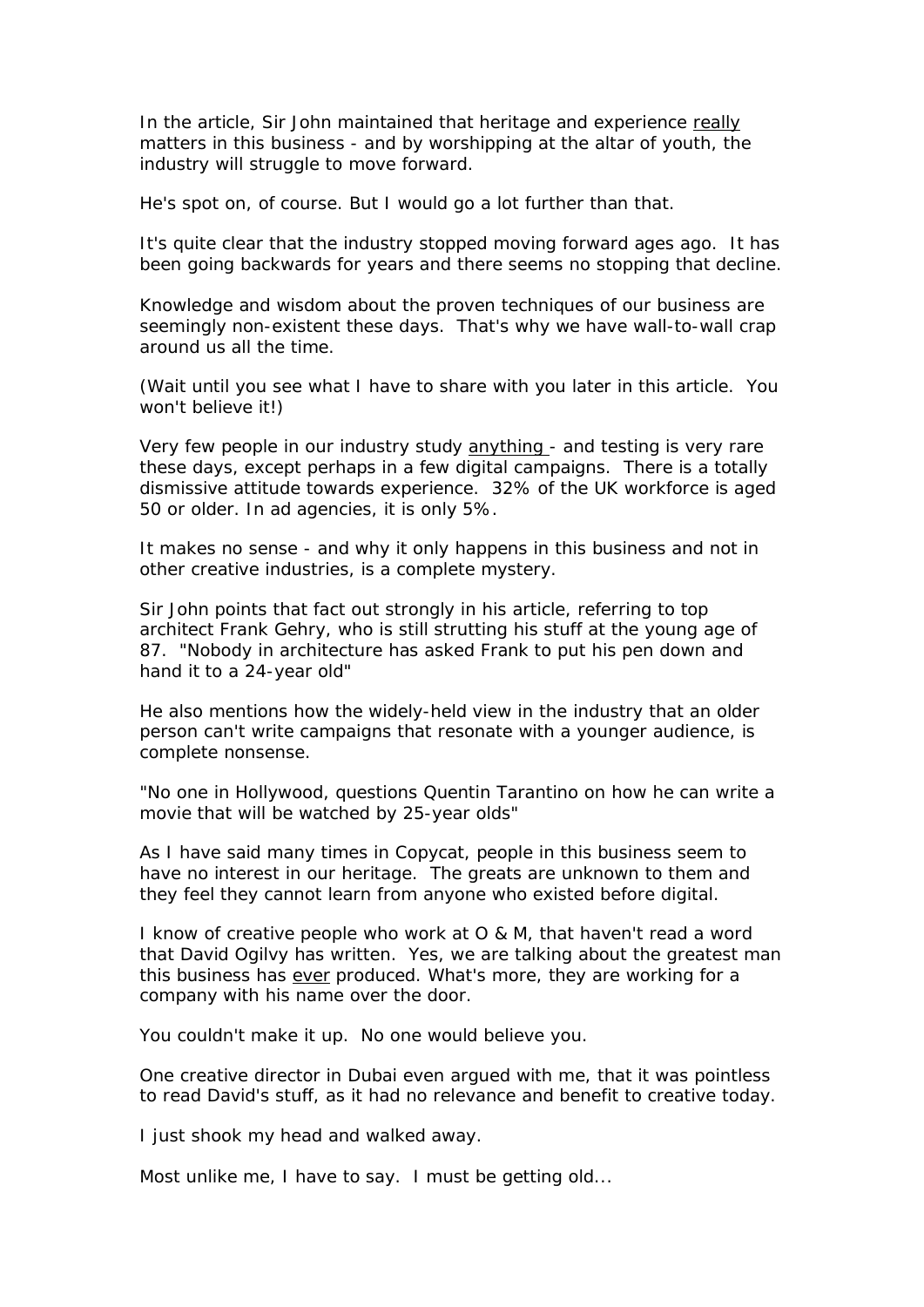Ogilvy, Bernbach, Lois, Abbott and many other top creatives left us with SO much. And, all of it, when studied, can make us better at what we do today.

The same with copywriters. Jayme, Hopkins, Schwab and Caples, to name 4, left us with an amazing amount of valuable advice and guidance.

Their skills and advice are timeless - and hugely relevant to today's challenges. Don't ever doubt that.

So, let me ask you a question here - and I want you to be honest with me. What do you know?

More importantly, what don't you know?

When it comes to marketing, advertising and communication, do you know the key elements of what works and what doesn't? And why?

Do you?

Because, if you are involved in our business these days, whether front line or peripheral, **what you don't know, is almost certainly going to hurt you more than you realise**.

And hurt your company, too.

You might have a marketing title. You might be a General Manager who gets involved in your company's marketing matters. You might be the MD of a small to medium size business - the big cheese - and you have the final say and approval on all campaign activity.

You might be Head of Subscriptions at a publishing company. Or Head of Sales and Marketing at a hotel.

You might be an agency boss. Or perhaps you work in creative.

Or you might be a writer...

Whatever your role might be, do you know *enough* of these key things?

Because, let me tell you this. It is very apparent to anyone that has a brain, that most people that make decisions relating to marketing advertising and communications these days, don't know anywhere near enough.

The work we see, every hour of every day, confirms this, without doubt.

Drayton sent me this a while ago, on this very subject. He sent it to me under the heading of "For Andy to laugh at".

I read it and felt like crying, not laughing. You will, too.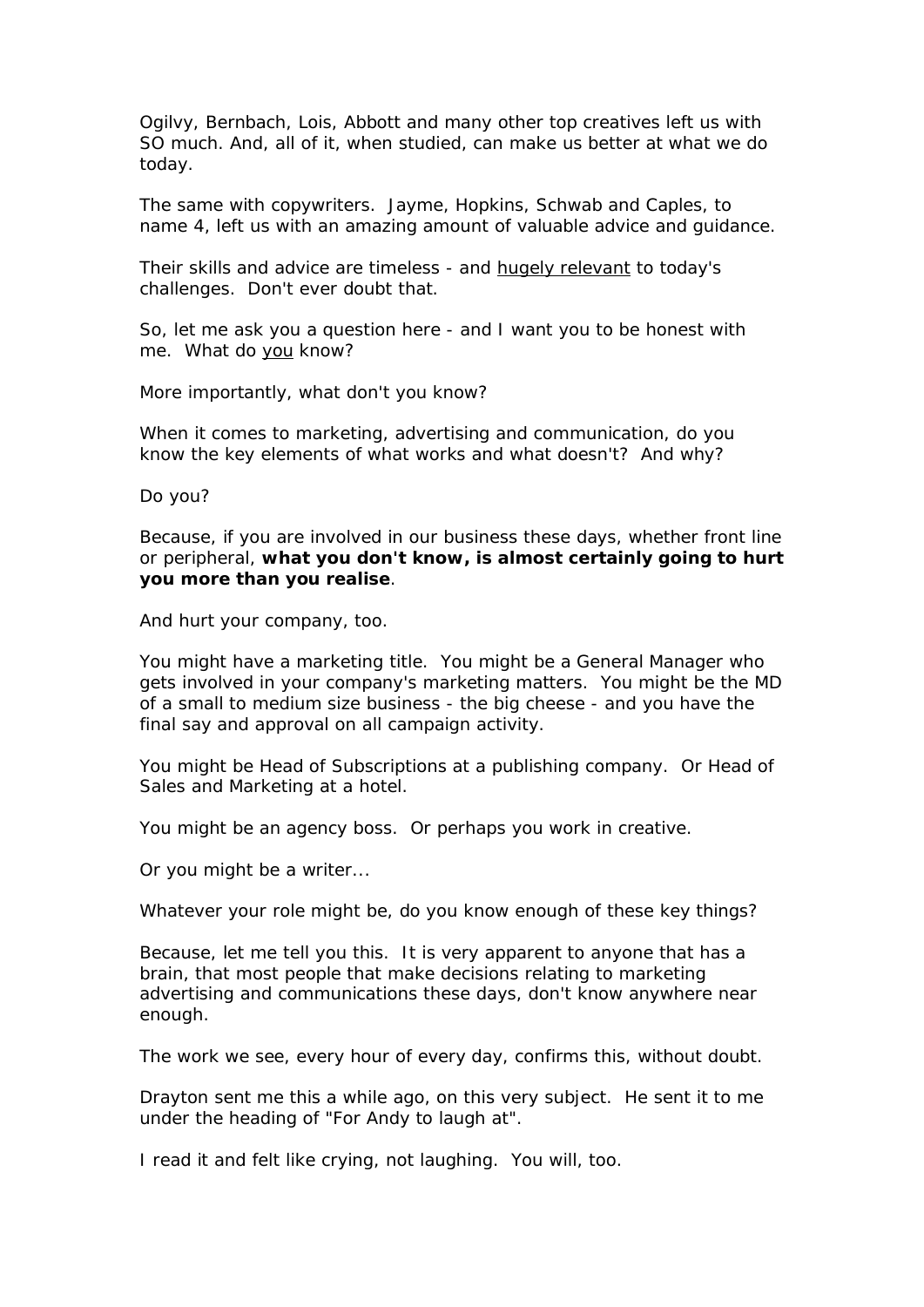### **What Marketers Know**

- 90% of marketers are not trained in Marketing Performance & Marketing ROI
- 67% don't believe marketing ROI requires a financial outcome
- 64% use Brand Awareness as their top marketing ROI KPI
- 58% place "Likes", "Tweets", "Clicks" and/or "CTR" in their Top 5 marketing ROI KPI's
- 31% believe measuring audience reached is marketing ROI

Staggering, huh? No, not really. But, it gets worse...

### **What CEO's really think about marketers**

- They talk about the "brand" (issues, values, equity, etc) but cannot link back to results that matter: revenue, sales, EBIT or market valuation (77%)
- They focus too much on marketing trends (social media) because they believe in "new marketing frontiers" but cannot demonstrate how these are actually beneficial (74%)
- When asked to increase ROI they understand it as cost-cutting or negotiations with partners and agencies instead of top-line growth regeneration: more revenue, sales, prospects, buyers (73%)
- They ask for more money but cannot explain how much incremental business the money will generate (72%)
- They bombard stakeholders with marketing data that means nothing. (70%)
- They don't think or behave like business people. They focus too much on the creative "arty" and "fluffy" side of marketing and not enough on business science. They rely on ad agencies to come up with big ideas (67%)
- ∑ 73% of CEO's think marketers lack credibility. But 69% of marketers think their strategies and campaigns are effective, despite being unable to quantify or prove it.

That information came from the *Fournaise Marketing Group Global Marketing Effectiveness Program Report*.

They're a company that measure the effectiveness of over two and a half million advertising strategies each year, worldwide.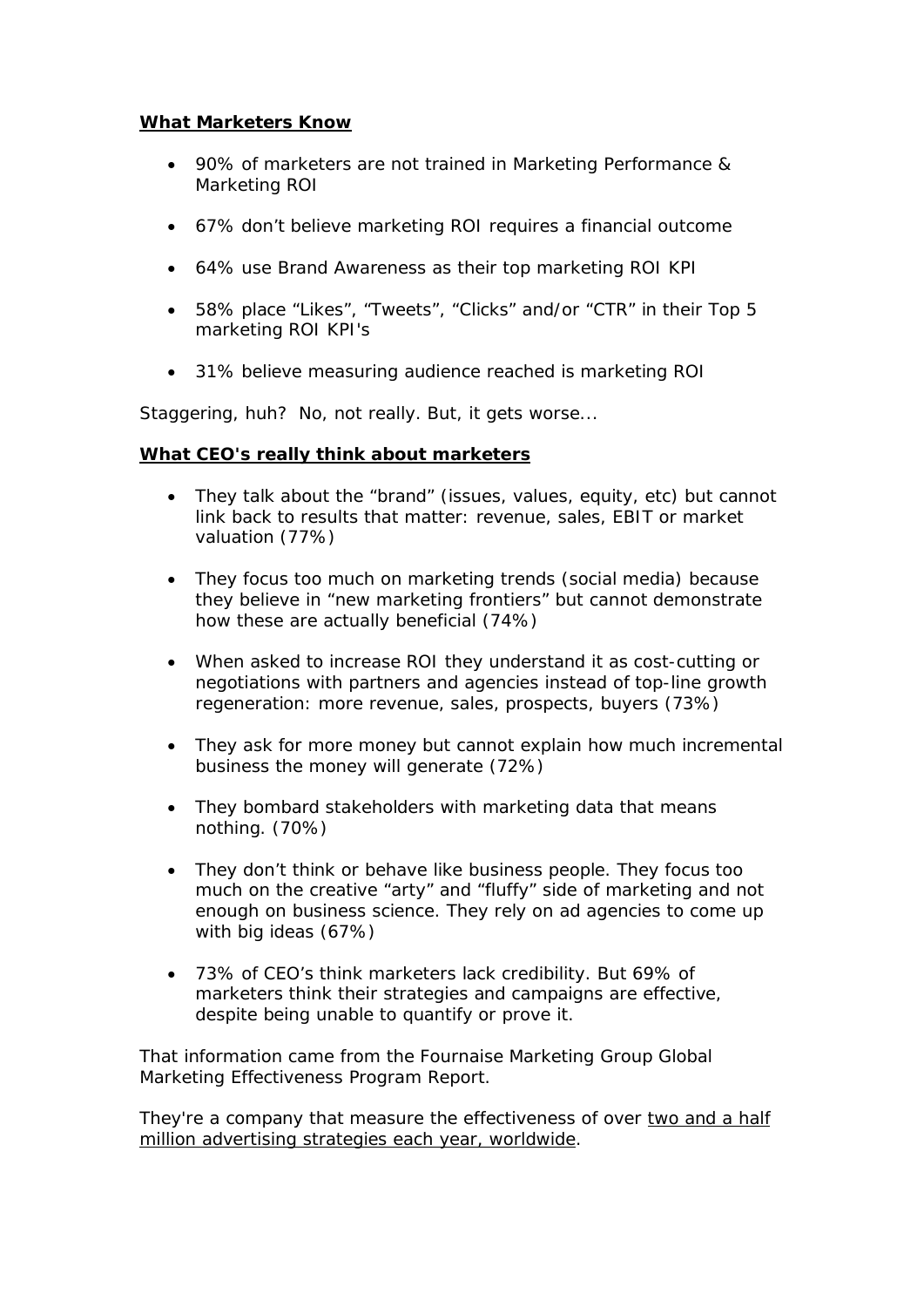Not one word of that surprises me, I have to say - and goes a long way to explain why on average, marketers only hold on to their jobs for 11 months, these days.

They simply get caught out.

In the main, marketers seem to just bumble along with a few bits and pieces that they've picked up over the years, that get them by. They actually know very little.

Why is this the case? It's a question I have asked for over 30 years in this business - and I still don't have the answer.

Let's face it, it is not difficult to get better and to know more. It's simple. You just *study*. The *important* things.

But, as Sir John Hegarty said, the industry "has lost the sense of where we've come from". I would add - "and it has no interest in changing its attitude, either".

Stephen Woodford, the CEO of The Advertising Association, said in the same article, "There is much to be learned from what happened in the 60's. So much of the work produced then, remains fresh and relevant, because of the way it communicated with people, with understanding, wit and simplicity".

Communication. The key word. As I said in Copycat last month - in marketing, nothing is more important than knowing how to communicate correctly and effectively. Anything else - is a waste of time and money.

And it seems that real people, like you, agreed with me, as that particular Copycat, gave me the biggest postbag for a very long time.

92% of the mail I got - yes, **92% -** felt the quality of communications they see and receive these days is pretty awful - and would not influence them to even respond, let alone buy.

What an indictment.

Some of you sent examples, too - some with staggeringly poor experiences received at the hands of brands that should know better.

It was a real damning verdict on the industry today.

As I mentioned earlier in this article, I was recently in La La Land (Dubai). The only place on Earth, where Peter Pan and Wendy are given state welcomes.

Currently, in the marketing and advertising world, things are very tough down there. Advertising revenues are through the floor.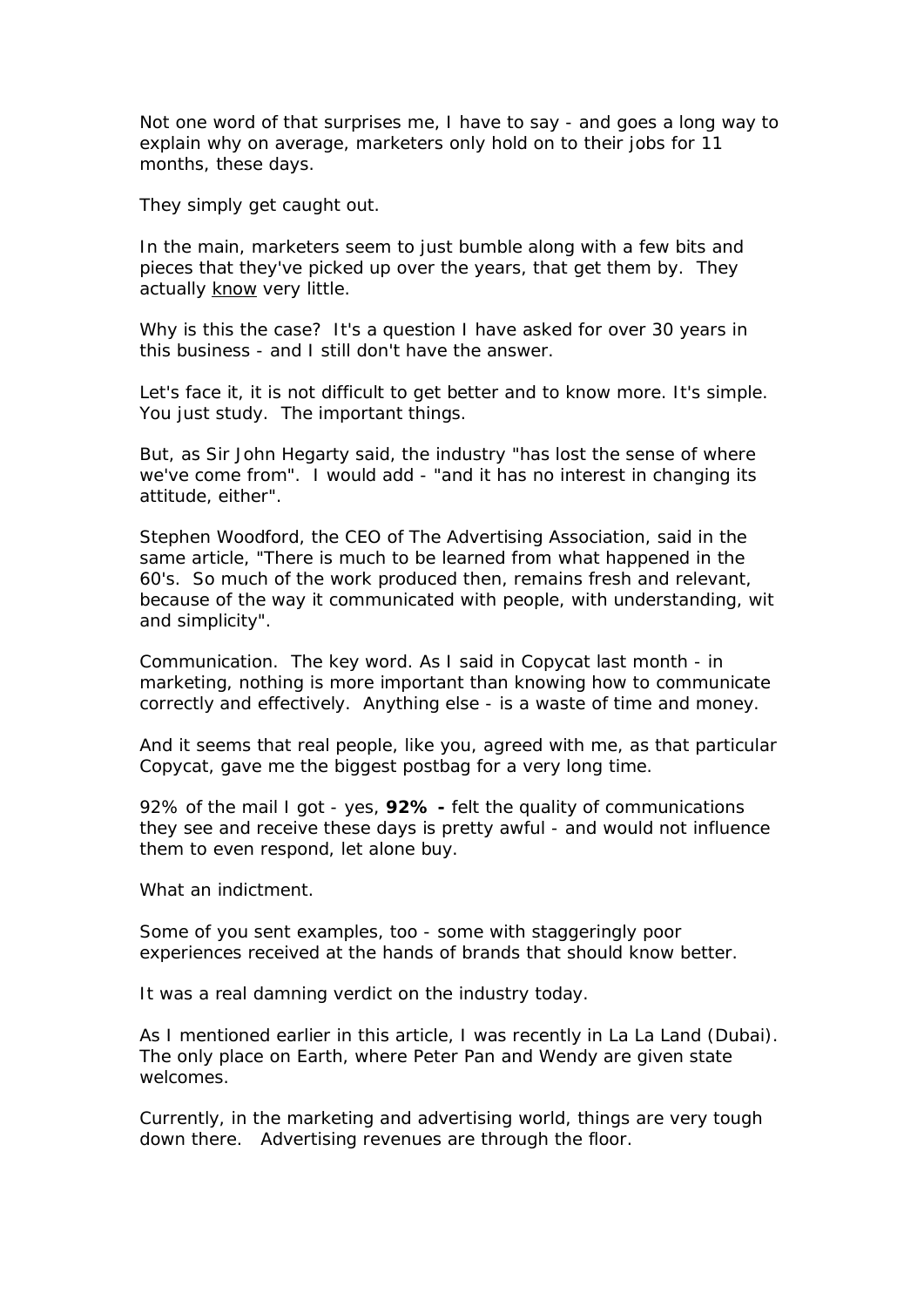Client budgets have been slashed and media owners are closing titles down and laying off staff. Very few people can make advertising work.

That's little surprise to me, as I see the ads the agencies and client companies create. They were poor 20 years ago. Nothing has changed.

On this trip I saw so many desperately poor ads, it was hard not to go to the top of Burj Khalifa and throw myself off. On the A380 on the way back, I gathered together all the ads collected during this short 4-day trip.

There were 8 of them. And they probably cost the companies concerned in creative and media terms, well over \$150,000.

Not one of them would have made money. Not one.

They were so bad, it beggared belief. Concept, layout, copy and overall delivery, were desperately poor.

Here are half of them. Make your own mind up...



Whoever came up with that headline and image, wants to get out of the business.

The best headlines must offer a benefit. Surely every creative knows this?

Apparently not.

The whole concept of this ad made me laugh when I first saw it - and still does.

The lifeless copy is full of errors and corporate twaddle.

Do the authors really believe that anyone is going to be stimulated by this tripe?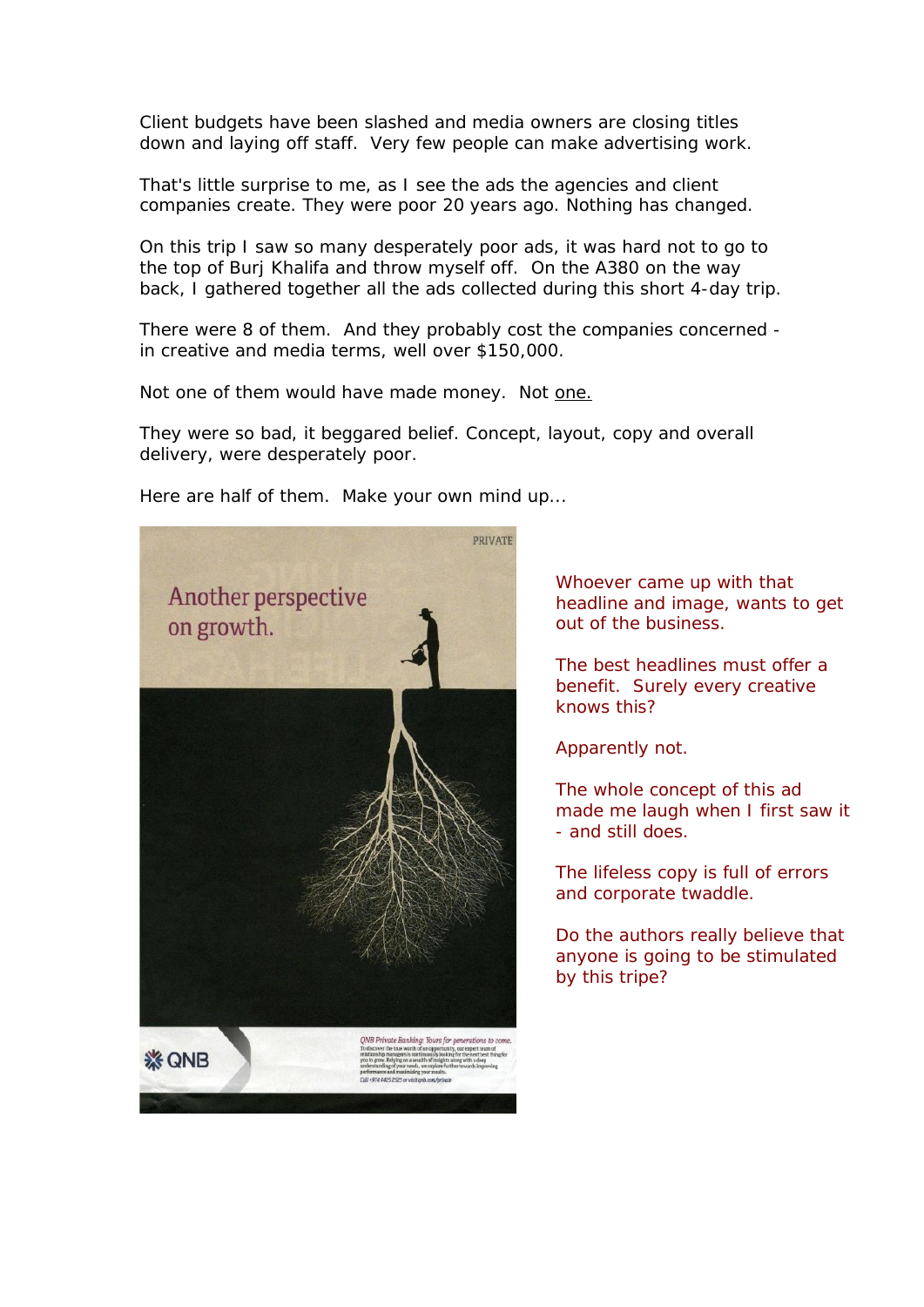# $SNC \cdot LAVALIN$ **Building What Matters**

 $\rightarrow)$ 



For over 40 years we've been working closely with our clients in the Middle East to deliver their projects efficiently, safely, on time and on budget. They count on us to provide the flexibility they need for their projects, from specialist consultancy services and feasibility studies to large and complex EPC projects.

OIL & GAS I MINING & METALLURGY I INFRASTRUCTURE I POWER<br>CAPITAL I ENGINEERING I PROCUREMENT I CONSTRUCTION I OPERATIONS & MAINTENANCE

 $\textcircled{h} \odot \textcircled{g}$  snclavalin.com



Corporate Office : Aster DM Healthcare, Aspect Tower, 33<sup>or</sup> Floor, Business Bay, P.O. Box: 8703, Dubai, UAE Tel. +971 4 4546 001 / 002 Email: info@asterdmhealthcare.com | w UAET OMAN | QATAR | KSA | KUWAIT | BAHRAIN | JORDAN | INDIA | PHILIPPINES Dear oh dear, oh dear...

'Building WHAT matters!

Are you serious?

Really?

Copy is dreadful too-and there's no call to action.

What was this supposed to achieve, besides seriously damaging their brand?

Dreadful layout, no natural eyeflow, weak and ineffective corporate waffle.

All the talk is about THEM. One of the most common mistakes that people make.

No one is interested in you, Aster, or what you do. They are only interested in what you can do for them.

And, you don't say.

The copy is also priceless...

"For 30 years Astor Healthcare was bringing..."

WAS bringing? So, you're not bringing it anymore, then?

Muppets...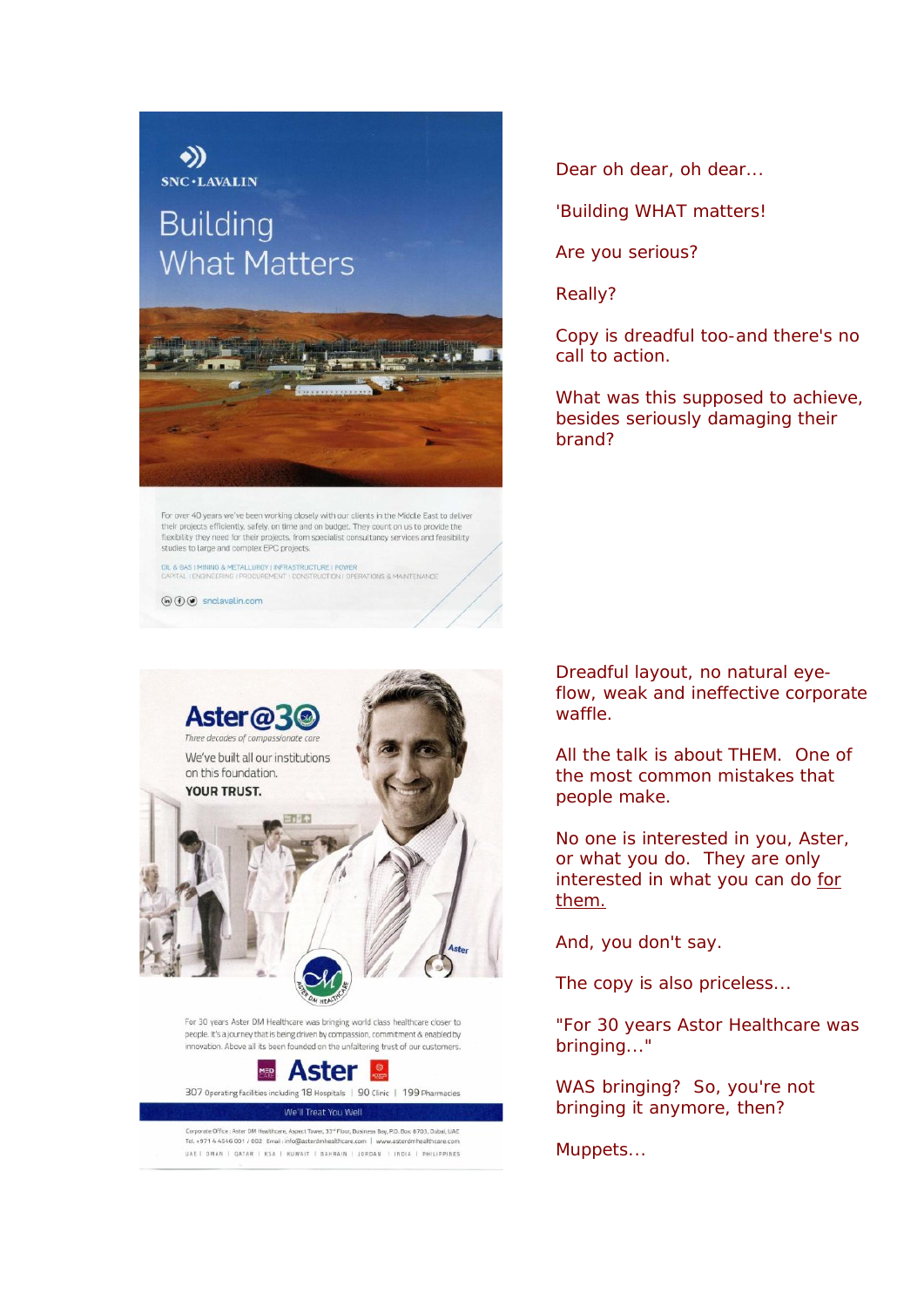

Do the people who created this load of tripe - and those who signed it off, think this will be read?

Because if they do, they are sadly mistaken. The page of the magazine will be turned, without even a glance.

'Explore new horizons' is useless, because is says absolutely *nothing*. No benefit, no reason to read on.

But you can't read on anyway, because the reversed-out copy is virtually impossible to read, with words disappearing as you go.

For those that try and brave it, the copy is error-strewn and is up its own backside.

A typically poor hotel ad.

Are we asking audiences these days, to accept us in this industry, as serious professionals, when we write and create useless garbage like these apologies for ads, above?

Let me say this once again, in case anyone is interested.

On average, five times as many people will read the headline of your ad and letter, than read the body copy. Therefore, it is absolutely essential that the winning idea, the proposition, the benefit, must be in the headline, as well as in the copy.

If it's not, there will be no selling proposition to 90% of your audience.

If you have news to tell, shout it loud and clear in your headline. And employ a copywriter who understands the power of words and how to use them *effectively*.

Most of the best ones, by the way, are over 50 years of age. They possess knowledge and expertise that you will rarely find in a more youthful (and cheaper) alternative.

Take Sir John's advice and look back into history, at the rich treasures that are waiting there. You will be amazed at what you will discover.

Don't waste money like these dopes above. Open your eyes and your mind - listen and learn from improved results.